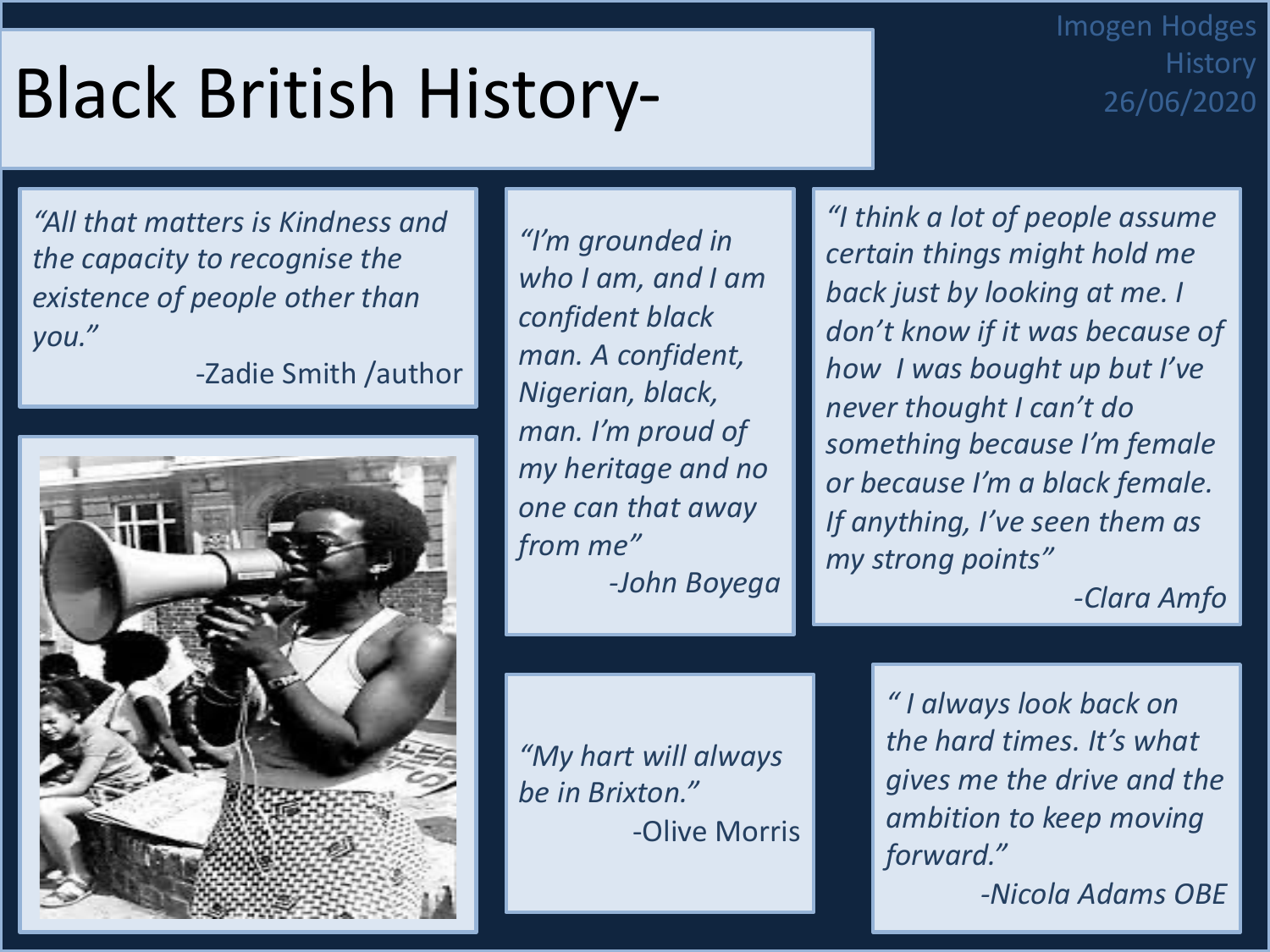## **Sir Trevor McDonald :**

- **. Age=** 80 years old (in 2020)
- **. Born=** 16th August 1939
- **. Spouse=** Josephine McDonald
- **. Children=** 3

#### **His Life:**

Sir Trevor McDonald was born in Trinidad and is now 80 years old. His media career started

In the West Indies where he had been a news presenter, radio reporter and sports journalist. He moved to London in 1969 to work as a BBC producer. He then joined ITN as a reporter in 1973 and went on to become a presenter. When 1992 came, he became the first sole presenter of News At Ten and, by the time he retired , this was in 2008, he had been gifted more awards than any other news broadcaster in Britain.